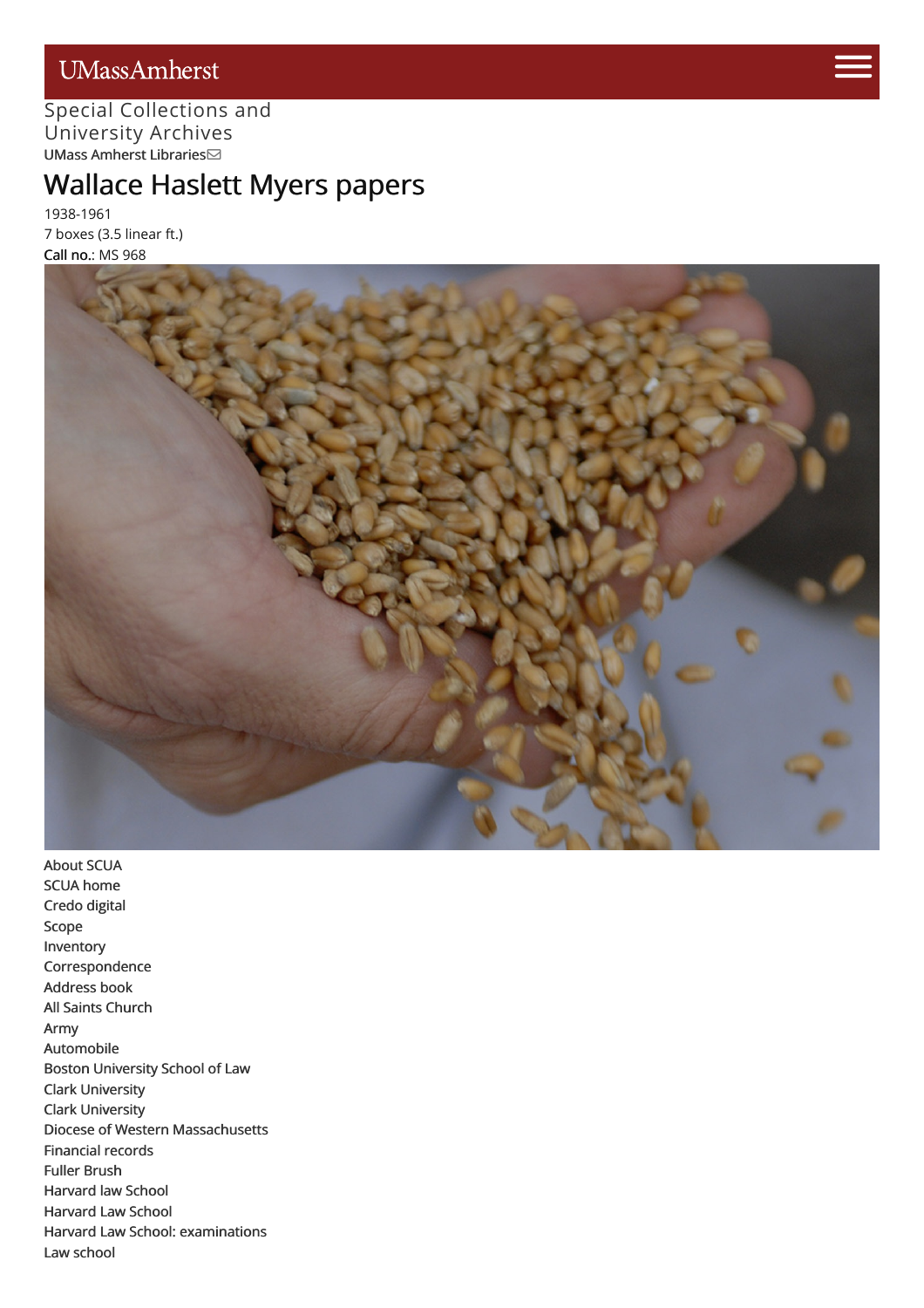[Massachusetts](#page-10-14) Bar Association Myers Flower Garden and [Vendors](#page-10-15) [Newspaper](#page-10-16) clippings [Stamps](#page-10-17) [Stamps](#page-10-18) [Worcester](#page-10-19) Natural History Society Worcester [Republican](#page-11-0) Club [Worcester](#page-11-1) social clubs [Admin](#page-11-2) info [Download](http://scua.library.umass.edu/) xml [version](file:///tmp/mums968.xml) print [version](file:///tmp/mums968.pdf) (pdf)  $\Box$ Read collection overview

Wallace Haslett Myers was born in Worcester, Massachusetts on November 21, 1929, the elder of two sons of Roscoe and Priscilla Myers. Myers received his Bachelor's Degree from Clark University in Worcester in 1951. He attended Boston University Law School in the summer of 1951, then enrolled in Harvard Law School, and received a law degree in 1954. Of note, he survived a close brush with the Worcester Tornado of 1953, classified as the 21st deadliest tornado in U.S. history. After graduating from law school, he served in the U.S. Army from 1954-1956 and was stationed at Fort Benning, Georgia. Upon his return from the Army, Myers began practicing law, specializing in probate, taxation and real estate matters. On August 23, 1985, he married Irene Healy in Worcester. He belonged to the Worcester Republican 21 Club, was active in the Episcopal Church, and was a supporter of the church's summer retreat house, Bucksteep Manor in Washington, Massachusetts.

This collection covers the years 1941-1975, with the bulk of the collection between 1945-1957. Myers frequently exchanged letters with many individuals, so the majority is personal correspondence between family and friends, documenting daily life, and notably including one friend's marriage to a Korean woman during the era of the Korean War. Other papers in the collection pertain to his attendance at Clark, Boston University and Harvard, social activities and clubs, and stamp collecting and trading.

See similar SCUA collections:

[Massachusetts](http://scua.library.umass.edu/umarmot/category/new-england/massachusetts) [Massachusetts](http://scua.library.umass.edu/umarmot/category/new-england/massachusetts-central) (Central) **[Military](http://scua.library.umass.edu/umarmot/category/military)** 

#### Background on Wallace Haslett Myers

Wallace Myers was born in Worcester, Massachusetts in 1929 to Roscoe Wallace Myers (1899-1982) and Mildred Priscilla Haslett (1901-1980. Originally from New Hampshire, Roscoe attended Clark University and took up work as an independent ophthalmologist. Priscilla attended college for two years but ultimately chose to stay home and care for her children. Myers had one younger brother, Robert, who was born in 1933.

In 1943 and 1944, at age 15, Myers ran a flower bulb and seed company called Myers Flower Garden out of his parents' home on Old English Road where he supplied flowers to both individuals with whom he corresponded as well as established flower and gardening companies.

He attended Clark University in Worcester, like his father, and obtained his B.A. in Biology in 1951. After graduating from Clark, Myers attended Boston University Law School during the summer and then enrolled in Harvard Law School, where he obtained his J.D. in 1954. He took and passed the Massachusetts Bar Exam in the fall of that year and was admitted into the association. Upon his successful completion of the bar, Myers enlisted in the U.S. Army Infantry 3rd Division and applied to work in the US Army's law firm, the Judge Advocate General Corps in December of 1954. He was stationed at Fort Benning in Georgia until 1956.

Myers returned to Worcester after leaving the army in 1956, where he opened his law practice out of his early childhood home on Elm Street. He specialized in probate, taxation and real estate matters. On August 23, 1985, he married Irene Healy in Worcester. He belonged to the Worcester Republican 21 Club, was active in the Episcopal Church, and was a supporter of the church's summer retreat house, Bucksteep Manor in Washington, Massachusetts, and supported the Worcester Natural History Museum. He lived and worked in Worcester for the rest of his life.

## <span id="page-1-0"></span>Scope of collection

The Wallace Haslett Myers Papers consists chiefly of letters, which document the life and relationships of a young man from Worcester, Massachusetts growing up in the post-World War II era. The collection includes letters written to Wallace Myers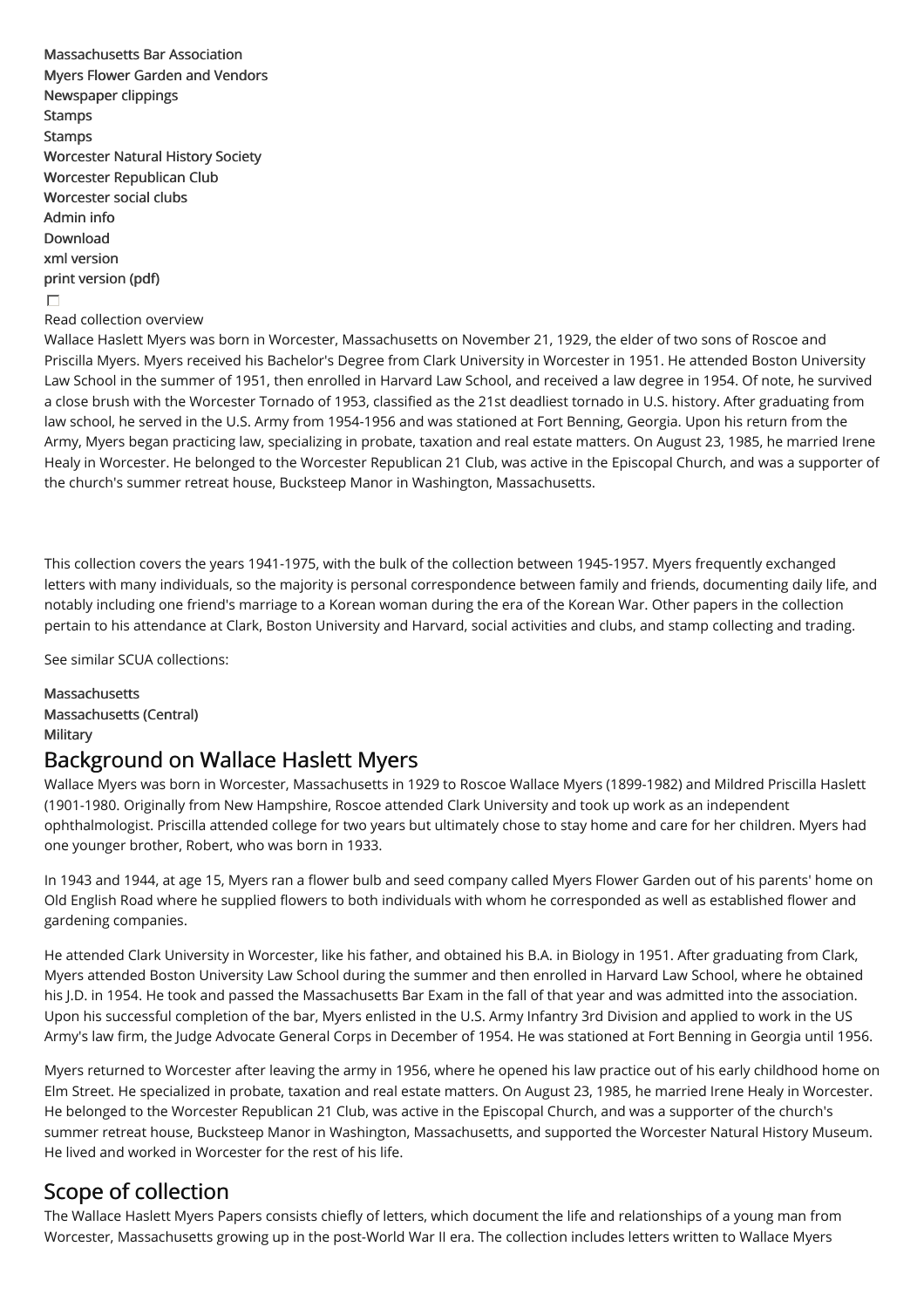throughout his childhood and into early adulthood, many from family members, but also from close friends, possible girlfriends, and other acquaintances. Many of the letters were sent to Wallace while he was in the army. Various other documents include records pertaining to his stamp-collecting hobby, college, law school, bar exam, social clubs, car, finances, and various receipts. Additionally, there are newspaper clippings involving Wallace, some documents of a small enterprise he ran out of his parents' house, as well as church and local club membership records.

The bulk of the familial correspondence to Wallace consists of letters from his mother, his brother Bob, and his grandmother Mrs. Wallace P. Myers. Priscilla Haslett Myers (1901-1980), a regular correspondent from 1939-1957, details her family life and health (immediate concerns and extended) and her daily life in Worcester, Massachusetts. Many of her letters date from 1955 when Myers was serving in the army, updating him on the family and the latest gossip. Priscilla's other frequent subjects include Wallace's brother Bob, sister-in-law Janice, nephew Steve, as well as his Aunt Olive and how she was briefly sent to the Brattleboro Retreat (a psychiatric hospital).

Robert "Bob" Myers, Wallace's younger brother (b.1933) wrote quite a few letters (dating from 1943-1956). His letters detail their childhood, updates from camp (some barely legible), shared experiences buying and selling cars, Bob's time as a Private in the Korean War, their education, and Bob's relationship with his eventual wife Janice and the birth of their son, Steve.

A large number of letters (from 1939-1957) come from Myers's grandmother, Mrs. Wallace P. Myers. They detail life at their house with their daughter Olive (Wallace's aunt). She includes newspaper clippings from Worcester, health updates, family news, politics, and the like. Letters contain many illustrations of flowers and birds. One letter comes from Myers's grandfather, Wallace P. Myers M.D. (optometry) from 1939, sending stamps and inquiring about his life. All family members in this time period note sending Myers stamps for his collection.

Among the letters from younger cousin Priscilla Kerwien (dated 1947-1950) are two "puzzle letters" that, when assembled together, contain handwritten letters on the pieces. Priscilla's letters discuss her daily life, playing many instruments, and going to Girl Scout camp. She acknowledges being not much of a speller. She asks Myers questions to get to know him better, and jokes about making up a story that he was her boyfriend when her friends talked about their boyfriends. Cousin Glenn Trask's letters (1949-1952) talks of teaching Myers to dance, how he prefers "the school of life" over Myers's choice of actual school. In explaining Myers's lack of luck with girls, he says that Wallace is the bashful type, but once school is over he will have more time for such things. Finally, the collection includes a handful of letters from an Aunt Charlotte and an Uncle Fred.

Friends from various parts of Wallace Myer's life are well-represented in the collection. Wallace's correspondence from friends are most frequently Fred Chaffee, Wanda Eglin, Phil Chen, and Shirley Seiler.

Fred Chaffee sent dozens of letters from 1951-1956. Chaffee was in the army, and the letters come from various domestic locations, and eventually Korea. He talks about girls, army life, discusses work in the herpetology department at the Worcester Natural History Society, and at the Worcester Telegram. He writes highly of the Korean people and denounces racism, bigotry, and animal suffering. He also writes how Korean women are pleasant, obedient, and defer to their men, unlike American women who are too demanding. He later married a Korean woman. His letters include a pamphlet for joining the NAACP and another on how America is a "white man's country" and not fair to people of color. His letters also include photos and newspaper clippings.

Phil Chen knew Wallace Myers at Clark University. Phil's letters (1950-1956) discuss work on the Atomic Energy Project at Rochester Medical School. He was in the army, stationed in Denmark in 1955, and later in worked in the U.S. Public Health Service. He married Inge Rasmussen in 1955, whom he met in Denmark.

Shirley Seiler was a pen pal from 1950-1956; she and Myers met through Fred Chaffee when the boys drove stock cars together. Shirley was 20 when she started writing, living in St. Louis, Missouri She was involved with Cole Bro. Circus, Shriner's Circus, and Ringling Bros. Circus. She worked at an animal shelter, Bell Telephone, Medark's Restaurant, as an actress (on a Showboat), and vet assistant. She liked to travel and visited Louisiana, New Jersey, Tennessee, Illinois, Colorado, Texas, Wyoming, and Florida. Her letters include many pictures of her in the paper with animals. A progressive woman for the time, she writes about women's roles in the 1950s. She mentions civil rights and seems to be in favor of desegregation. She discusses how men ask her to marry them but she can't see herself as a housewife and wants a career and to travel.

This collection includes a number of documents that fall outside the umbrella of social correspondence. One of the most dramatic episodes in Myers's young adulthood is depicted in a newspaper account of the tornado that swept through Worcester in 1953, and how Wallace survived it. His car, with his mother and two other women inside, was sent hurtling 150 feet and flipped over, landing on the campus of Assumption College. Myers's mother and another passenger sustained non-lethal but serious injuries.

Myers's identity as a stamp collector is shown in his correspondence with Williams Ernest, a stamp dealer and collector from Montreal, from 1948-1956. The most active period of his hobby was 1946, when he communicated with no less than six different people or companies about stamps. This collection also includes the documentations and letters regarding the seed business he ran out of his parent's house in 1943 (Myers Flower Garden Co).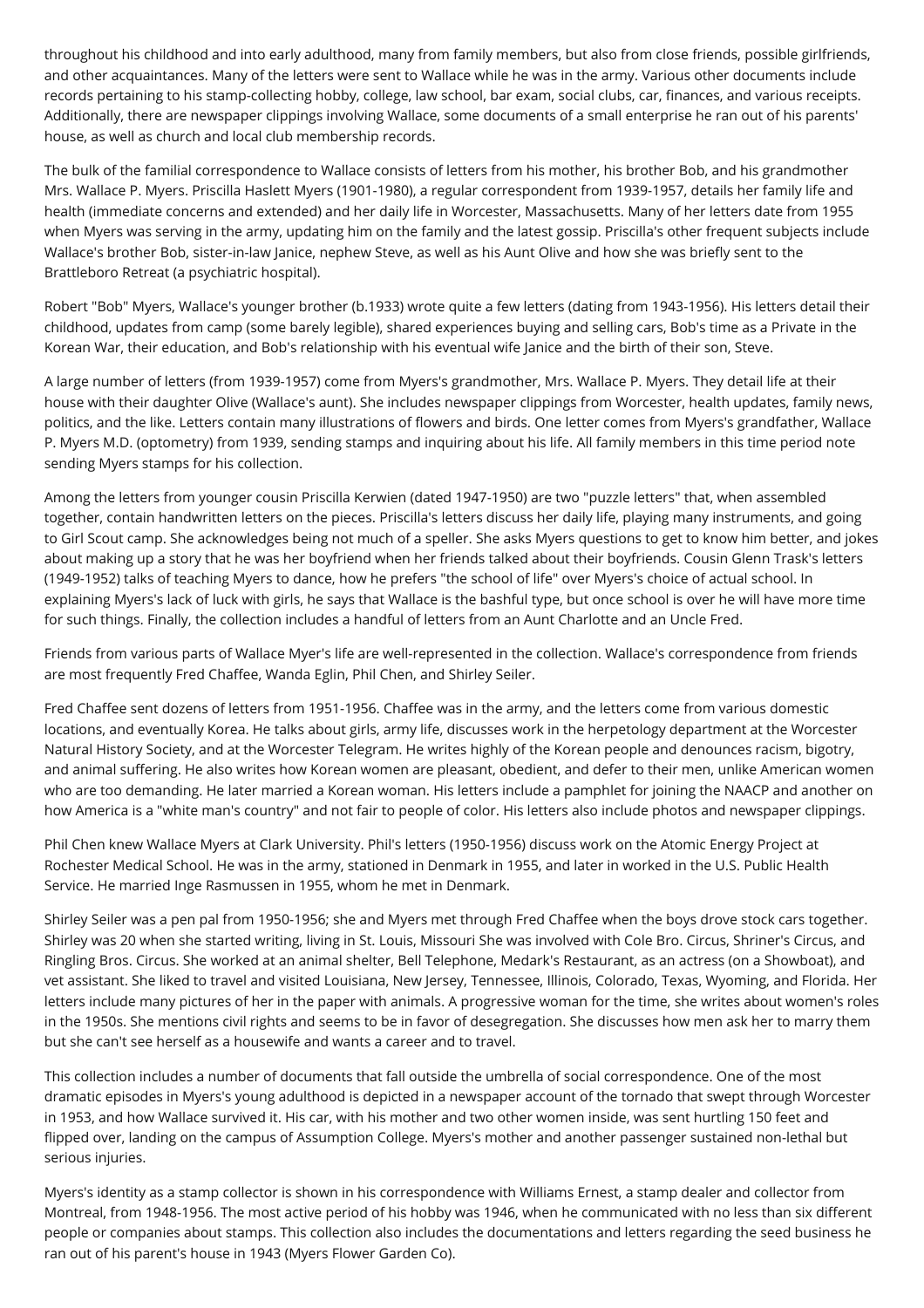Also included are a number of documents related to Wallace Myer's higher education. From Clark University, which he attended from 1947-1953 (class of 1951) are letters related to admission and acceptance, class schedules, grades, flyers for meetings and events, a letter welcoming him to Debating Society, letters from the Dean regarding eligibility for Honors Work (April 1949), then placing him on probation (March 1950), his graduation program, and alumni correspondence. His acceptance letter to Boston University School of Law in 1951 is included, as well as various other admission and enrollment documents. The next year he enrolled at Harvard Law School (graduated 1954), and the collection includes his acceptance letter, room selection, class schedule, correspondence with Frank Howard (Wally worked at his law firm during the summers), Harvard rules and regulation pamphlets, student term bills, alumni correspondence, and Dean's office correspondence regarding job leads. Following Harvard, there are documents concerning the Massachusetts Bar Association (1954-1956), including a bar review class, the bar exam itself and notes, swearing in correspondence, congratulatory letters, and an endorsement letter for membership into the American Bar Association.

Myers kept a number of his automobile related records, and represented in the collection (from 1949-1956) are repair receipts, insurance documents, speeding tickets, an order that his license be revoked in 1949 for 7 days, records of an accident, trial preparation, taxes, and registration. Also included are records of Worcester social clubs, including the Worcester Grange, quite a few letters and documents from the Worcester Republican 21 Club, the Worcester Natural History Society, and others. There are documents detailing church activities as well, including from the Episcopal Diocese of Western Massachusetts, All Saints Church, and Bucksteep.

#### <span id="page-3-0"></span>Inventory

Correspondence

Achenbach, Mary 1939-1956 Box 1: 1 Baggette, Alberta 1955 Box 1: 2 Baker, Lorraine 1949-1952 Box 1: 3 Ball family 1955 Box 1: 4 Barbara and John 1955 Box 1: 5 Bessie 1948 Box 1: 6 Birney, Eileen 1956 Box 1: 7 Bliss, L. M. 1952 Box 1: 8 Bowler, Bill 1955 Box 1: 9 Blackwell, Robert and Mary Ann 1954-1956 Box 1: 10 Boney, Stella 1955-1956 Box 1: 11 Braverman, Joan and Dick 1954 Box 1: 12 Chaffee, Fred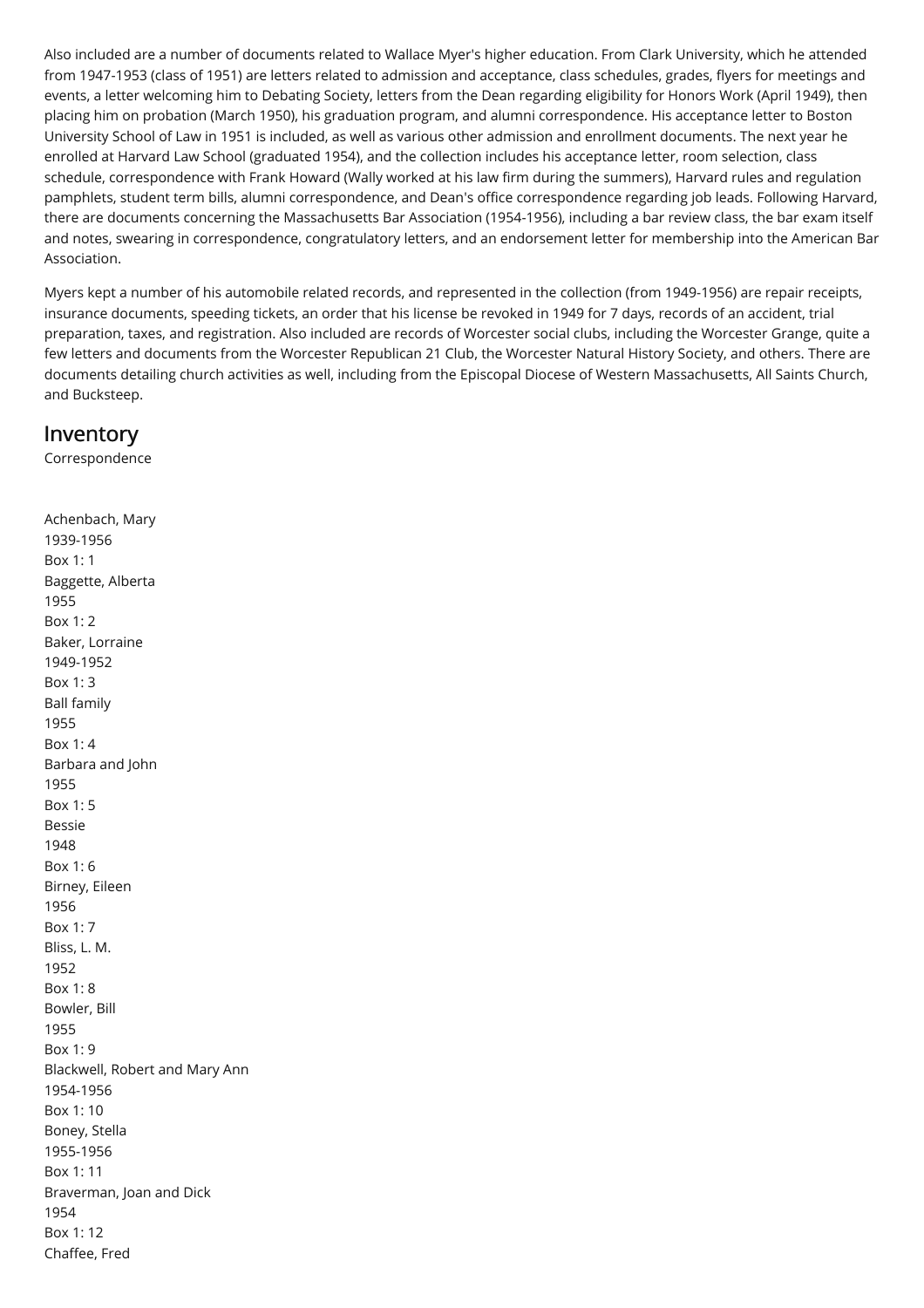1951-1953 Box 1: 13 Chaffee, Fred 1954-1956 Box 1: 14 Charlotte (Aunt) undated Box 1: 15 Chen, Philips, Jr. 1950-1956 Box 1: 16 Churchill, Fraser 1947 Box 1: 17 Cook, Ellen 1954 Box 1: 18 Dickey, Emily and George 1951 Box 1: 19 Englin, Wanda Jean 1948-1949 Box 1: 20 Englin, Wanda Jean 1950 Box 1: 21 Englin, Wanda Jean 1951-1952, undated Box 2: 1 Ernest, William F. 1948-1956 Box 2: 2 Faly, Lilian undated Box 2: 3 Fairbanks, Earl L. and Leona 1949-1955 Box 2: 4 Finch, Stephen W. 1946 Apr-June Box 2: 5 Finch, Stephen W. 1946 July0Nov Box 2: 6 Fitzpatrick, Betty 1943 Box 2: 7 Flower, Contstance (Connie) 1955 Box 2: 8 Fortugno, Paul 1946 Box 2: 9 Fred (Uncle) 1944 Box 2: 10 Genny 1954 Box 2: 11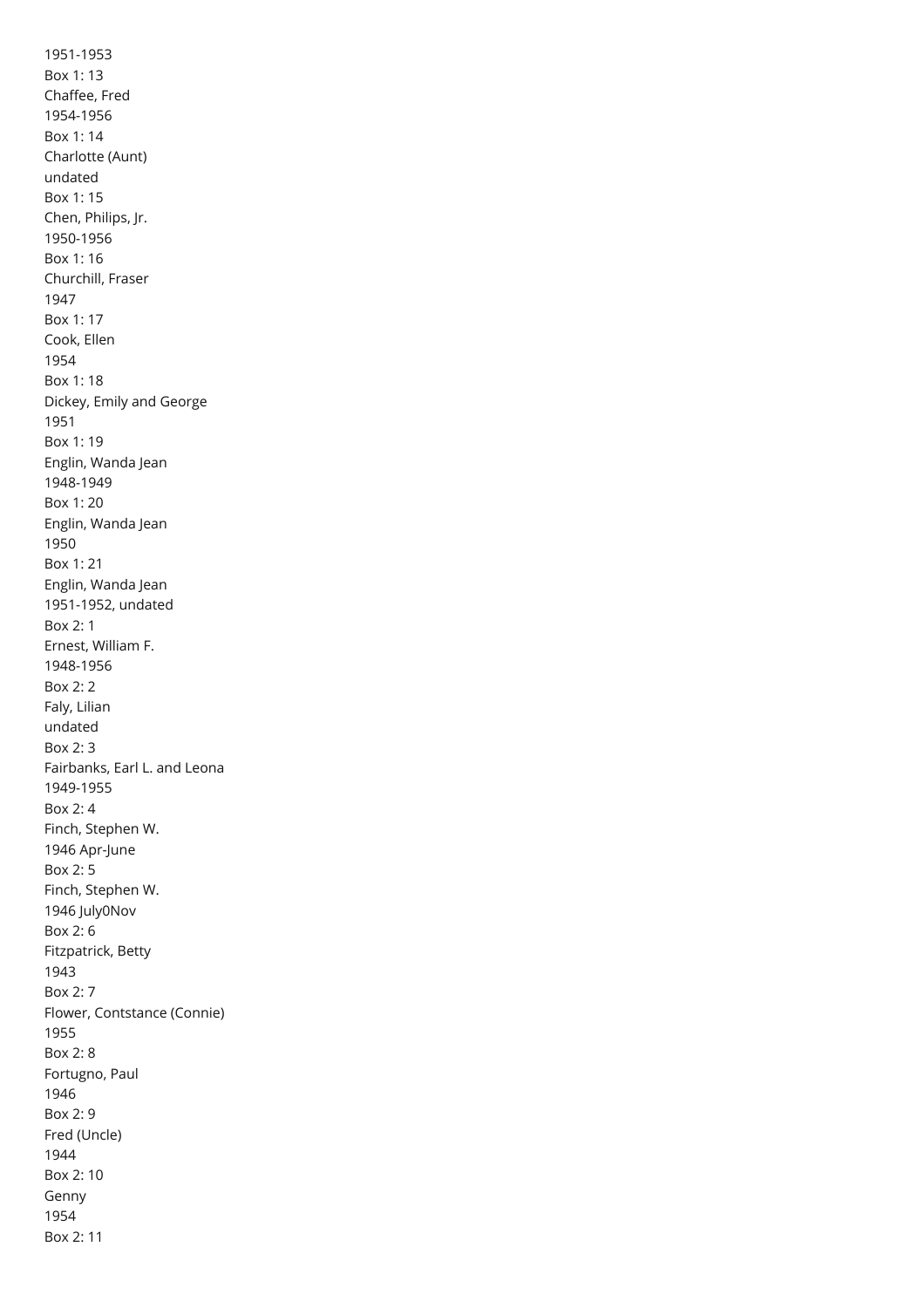Giblin,Mary E. 1954-1956 Box 2: 12 Grenier, Diane 1947 July Box 2: 13 Haslett, Cora (Grandma) 1944-1947 Box 2: 14 Haslett, Melba (Mel) 1949-1954 Box 2: 15 Haslett, Melba (Mel) 1955 Jan-Apr Box 2: 16 Haslett, Melba (Mel) 1955 June-Dec Box 2: 17 Haslett, Melba (Mel) 1956-1957 Box 2: 18 Hall, William 1946 Box 2: 19 Hinman, Harriet 1943-1947 Box 2: 20 Hinman, Harriet 1943-1948 Box 2: 21 Hodgkins, Emma L. (Aunt Emma) 1939-1949 Box 3: 1 Huffman, Sam Houston 1949-1951 Box 3: 2 Hutter, A. E. 1946 Box 3: 3 Jacobs, James 1946-1947 Box 3: 4 Jacobs, Thomas G. (Uncle Tom) 1955-1956 Box 3: 5 Jensen, Earl G. 1954 Box 3: 6 Jeremy 1949 Box 3: 7 Jinx undated Box 3: 8 Johnson, Joan and Dick 1955 Box 3: 9 Jones, Margaret 1954-1955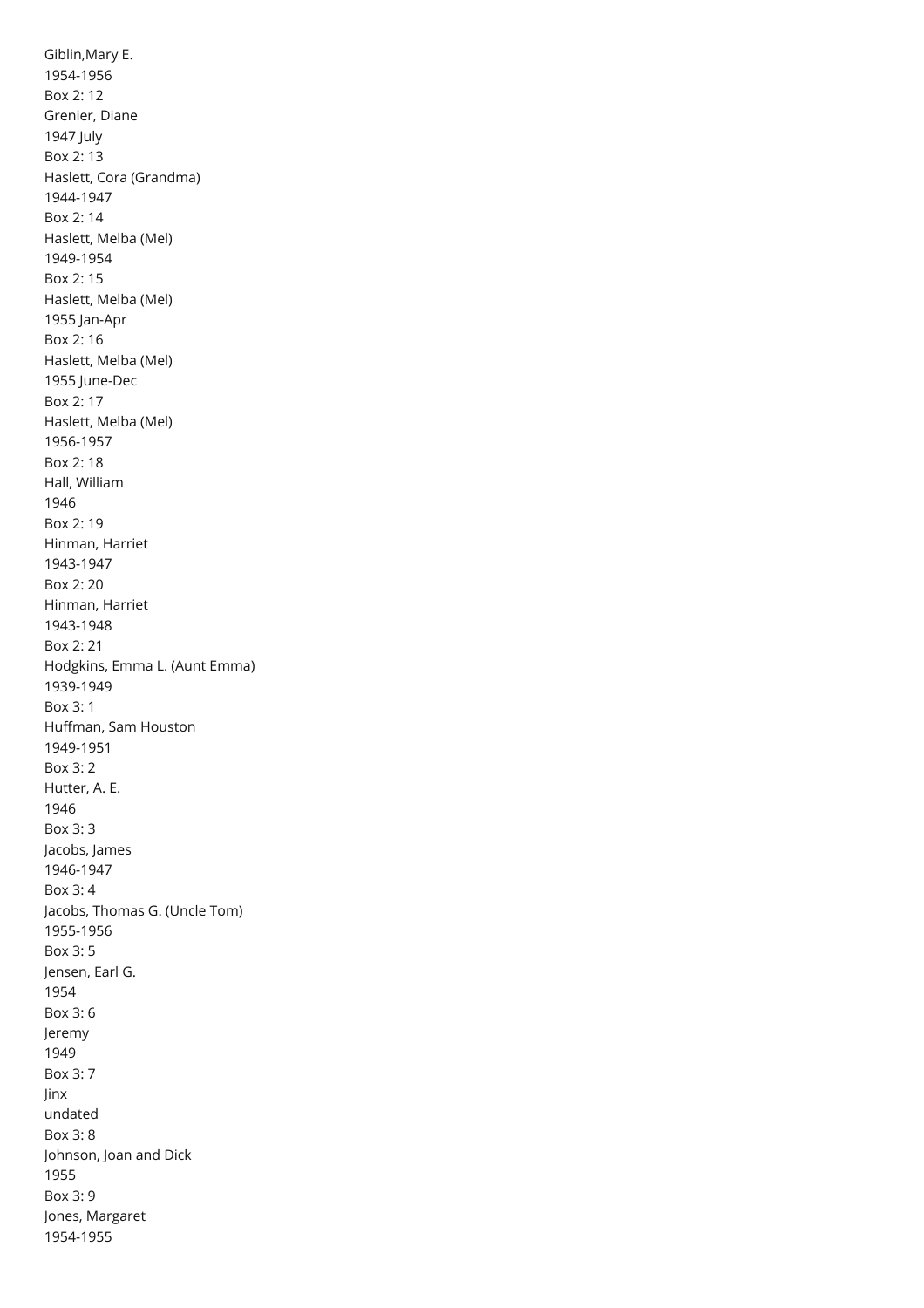<span id="page-6-0"></span>Box 3: 10 J., Bill undated Box 3: 11 Jones, William 1954-1955 Box 3: 12 Kellerman, Barbara 1943 Box 3: 13 Kerwein, Priscella (Cousin) 1947-1950 Box 3: 14 Kerwein, Priscella (Cousin) 1948 Box 3: 15 Puzzle letter. Kerwein, Priscella (Cousin) 1948 Box 3: 16 Puzzle letter. King, Charles undated Box 3: 17 Knight, D. W. 1946 Box 3: 18 Kugler, Herbert P. 1946 Box 3: 19 Laipson, Samuel 1955-1956 Box 3: 20 LaTulip, Thelma 1941 Box 3: 21 Leavitt, Kenneth 1951-1956 Box 3: 22 Little, Fritz 1954 Box 3: 23 Leana and Earl 1953 Box 3: 24 Locke, Barbara 1948 Box 3: 25 Louisine 1944 Box 3: 26 Lux, R. R. 1954 Box 3: 27 M. E. T. 1950 Box 3: 28 Mack, H. M.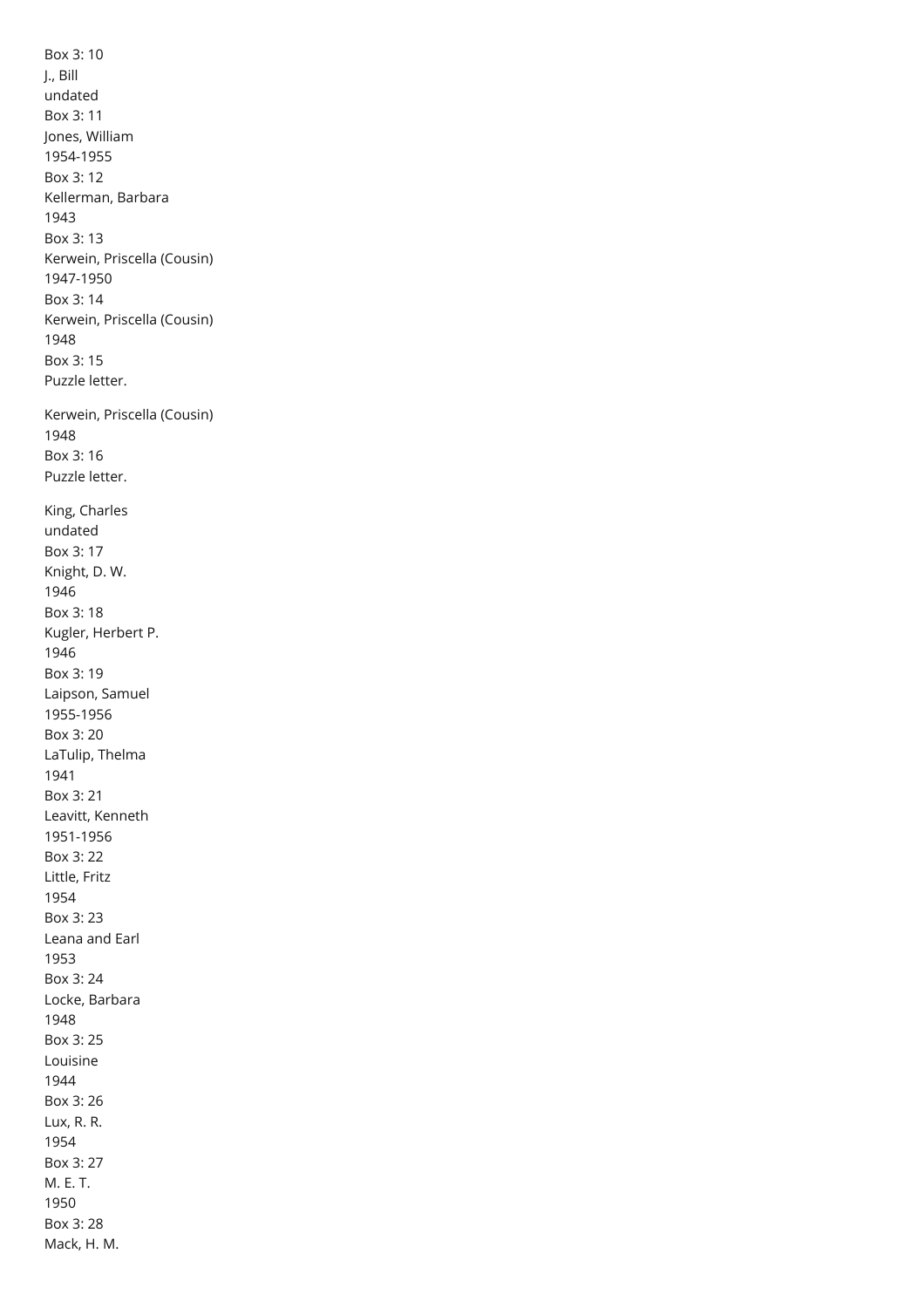undated Box 3: 29 Manny 1951 Box 3: 30 Mallets, Cecile G. 1945-1950 Box 3: 31 Masters, Annette 1949-1954 Box 3: 32 Mellen, Kay 1952 Box 3: 33 Myers, Janice Unquhart 1953-1956 Box 3: 34 Myers, Olive (Aunt) 1938-1956 Box 3: 35 Myers, Priscilla Haslett (Mother) 1939-1951 Box 4: 1 Myers, Priscilla Haslett (Mother) 1952-1954 Box 4: 2 Myers, Priscilla Haslett (Mother) 1955 Jan-July Box 4: 3 Myers, Priscilla Haslett (Mother) 1955 Aug-1956 Box 4: 4 Myers, Priscilla Haslett (Mother) 19556-1957 Box 4: 5 Myers, Priscilla Haslett (Mother) undated Box 4: 6 Myers, Robert E. (Brother) 1943-1951 Box 4: 7 Myers, Robert (Brother) 1952 Box 4: 8 Myers, Robert E. (Brother) 1953 Box 4: 9 Myers, Robert E. (Brother) 1954 Box 4: 10 Myers, Robert E. (Brother) 1955 Box 4: 11 Myers, Robert E. (Brother) 1956 Box 4: 12 Myers, Robert E. (Brother) undated Box 4: 13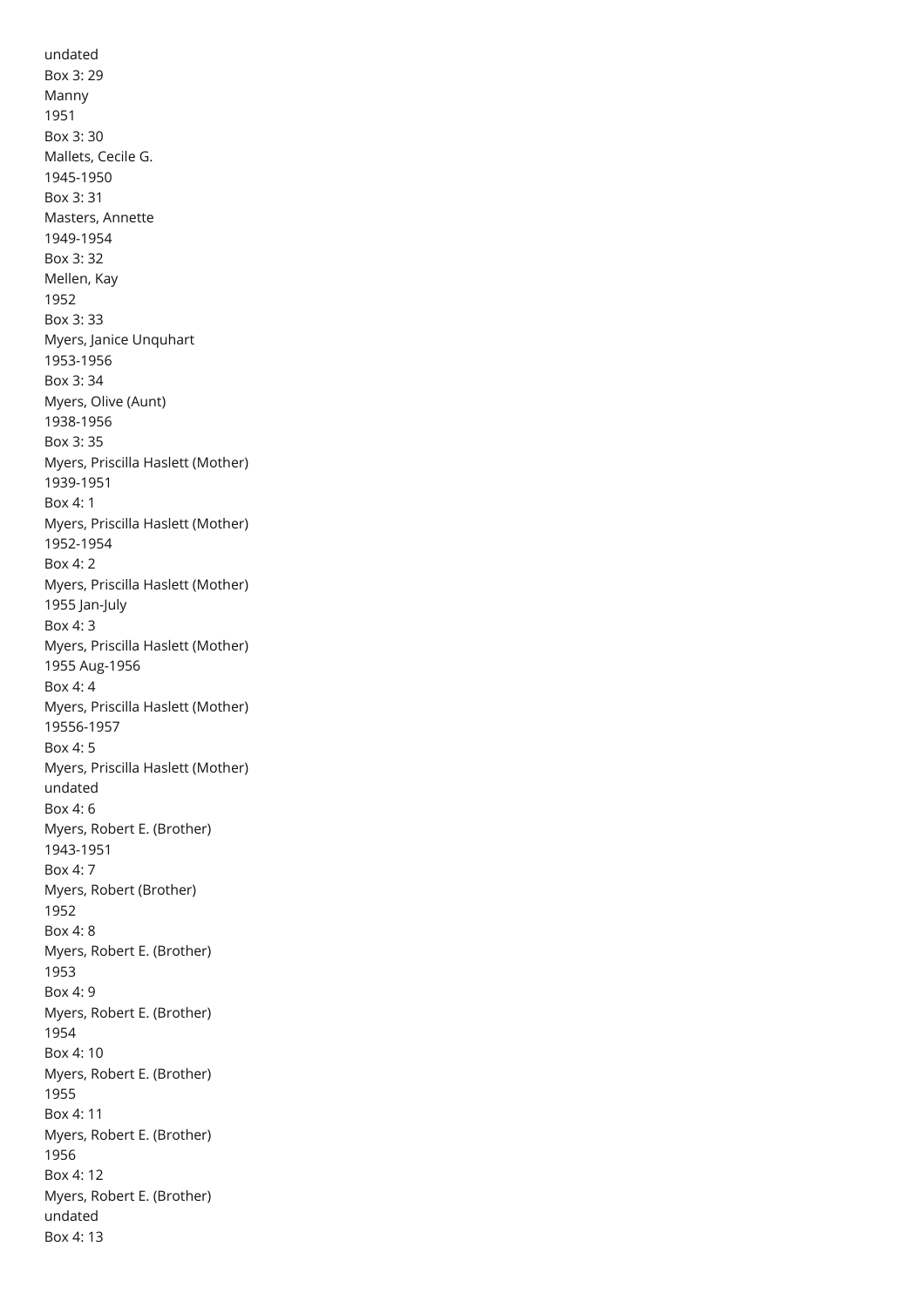Myers, Roscoe (Father) 1952, 1955 Box 4: 14 Myers, Mrs. Wallace P. (Grandmother) 1939-1953 Box 5: 1 Myers, Mrs. Wallace P. (Grandmother) 1955 Box 5: 2 Myers, Mrs. Wallace P. (Grandmother) 1955-1957 Box 5: 3 Myers, Mrs. Wallace P. (Grandmother) undated Box 5: 4 Myers, Wallace P. (Grandfather) 1939 Box 5: 5 Norma 1949 Box 5: 6 O'Connell, James 1948-1950 Box 5: 7 Oliver, Sarah 1942 Box 5: 8 Patton, Ann 1955 Box 5: 9 Pendell, Charles 1952-1956 Box 5: 10 Phelps, Charles and Louise 1961 Box 5: 11 Phillips, Miriam F. (Fifield) 1938-1956 Box 5: 12 Preston, Richard Greeley 1948 Box 5: 13 Quinn, John undated Box 5: 14 richard, Helen and Morris 1950-1955 Box 5: 15 Ryan, Jane 1955 Box 5: 16 Sally 1946-1956 Box 5: 17 Sanford, Mrs. H. C. 1948 Box 5: 18 Shaw, Robert 1939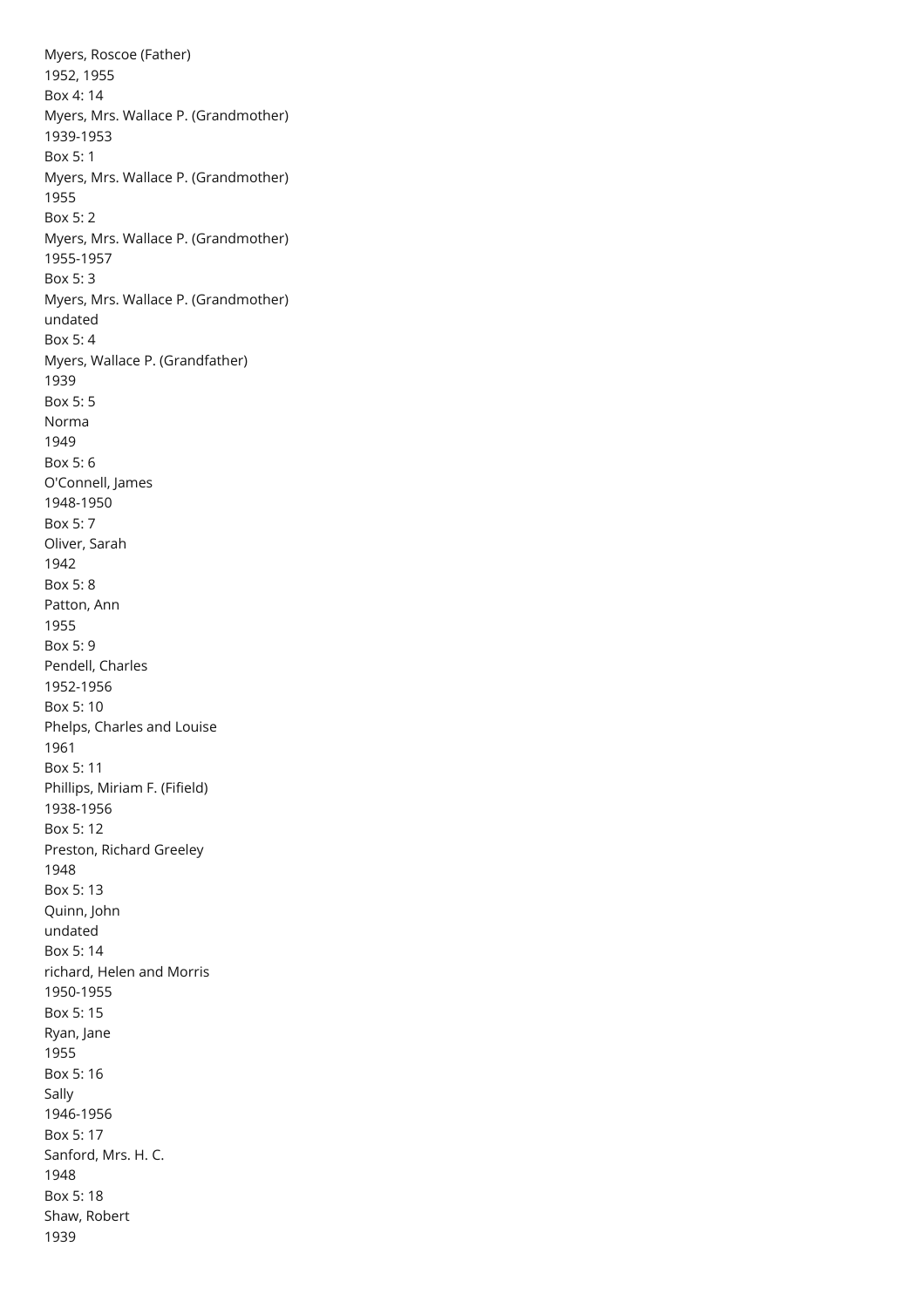Box 5: 19 Senguin, P. 1952 Box 5: 20 Seiler, Shirley 1950-1951 Box 5: 21 Seiler, Shirley 1952-1953 Aug Box 6: 1 Seiler, Shirley 1953 Sept-1954 Box 6: 2 Seiler, Shirley 1955-1956 Box 6: 3 Smith, Derek 1946-1950 Box 6: 4 Spindler, H. C. 1956 Box 6: 5 Sturtevant, Julia A. 1949-1952 Box 6: 6 Swanstrom, John E. 1955 Box 6: 7 Tillotson, Arline 1952-1956 Box 6: 8 Trask, Glenn 1949-1952 Box 6: 9 Unidentified correspondence undated Box 6: 10 Val 1952 Box 6: 11 Virginia 1948-1950 Box 6: 12 Walter 1955 Box 6: 13 Williamson, Joan 1956 Box 6: 14 Young, Harry 1954 Box 6: 15 Youngmen, Betty undated Box 6: 16 Zychowski, Chester and Gerry 1954-1956 Box 6: 17 Address book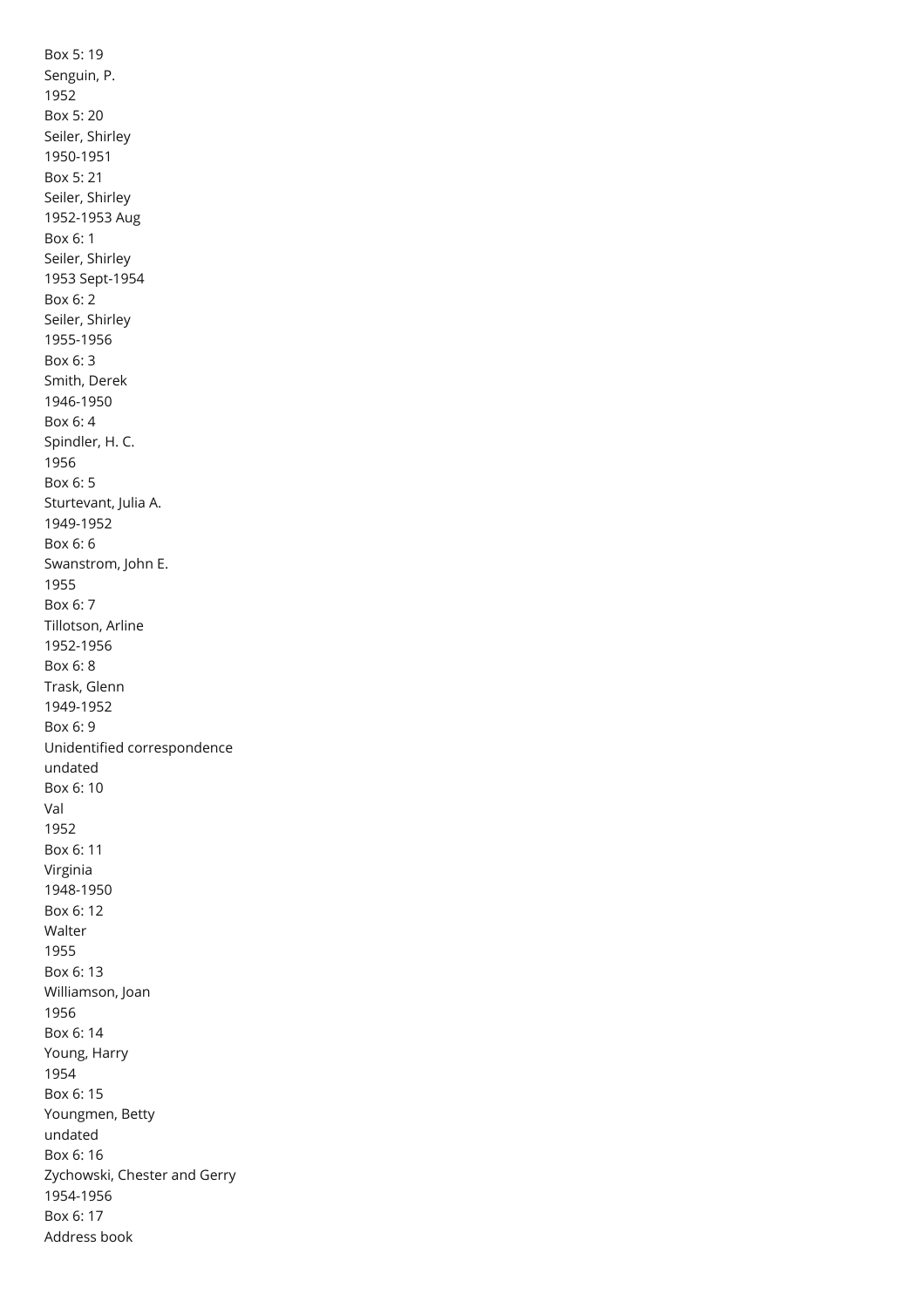<span id="page-10-19"></span><span id="page-10-18"></span><span id="page-10-17"></span><span id="page-10-16"></span><span id="page-10-15"></span><span id="page-10-14"></span><span id="page-10-13"></span><span id="page-10-12"></span><span id="page-10-11"></span><span id="page-10-10"></span><span id="page-10-9"></span><span id="page-10-8"></span><span id="page-10-7"></span><span id="page-10-6"></span><span id="page-10-5"></span><span id="page-10-4"></span><span id="page-10-3"></span><span id="page-10-2"></span><span id="page-10-1"></span><span id="page-10-0"></span>undated Box 6: 18 All Saints Church 1944-1955 Box 6: 19 Army 1954-1956 Box 6: 20 Automobile 1947-1956 Box 7: 1 Boston University School of Law 1951 Box 7: 2 Clark University 1947-1948 Box 7: 3 Clark University 1949-1953 Box 7: 4 Diocese of Western Massachusetts 1945-1954 Box 7: 5 Financial records 1946, 1949 Box 7: 6 Fuller Brush undated Box 7: 7 Harvard law School 1951-1953 Box 7: 8 Harvard Law School 1954-1956 Box 7: 9 Harvard Law School: examinations 1951-1954 Box 7: 10 Law school 1951 Box 7: 11 Massachusetts Bar Association 1954-1956 Box 7: 12 Myers Flower Garden and Vendors 1943 Box 7: 13 Newspaper clippings 1956 Box 7: 14 Stamps 1943-1946 Box 7: 15 Stamps 1947-1951 Box 7: 16 Worcester Natural History Society undated Box 7: 17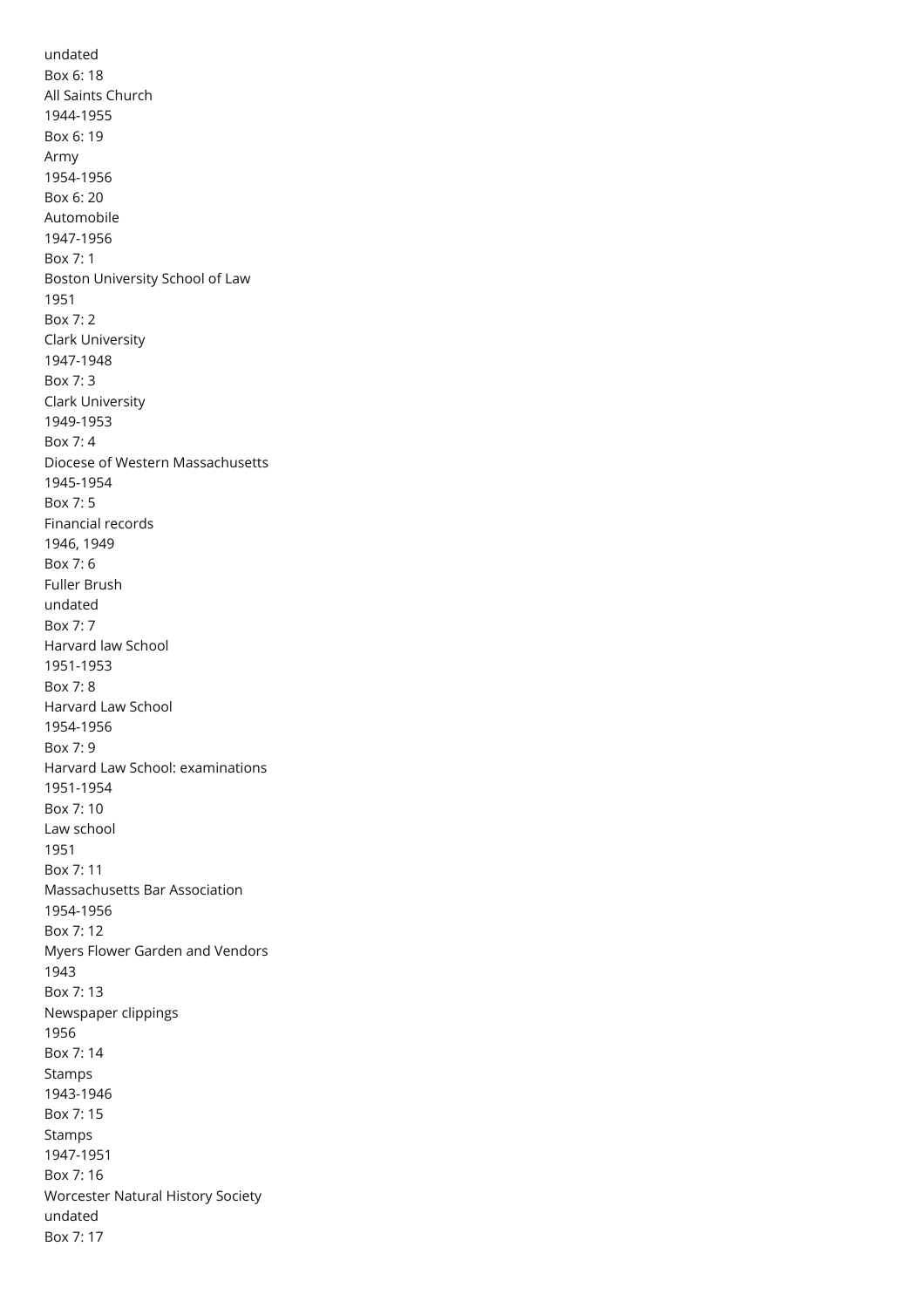<span id="page-11-1"></span><span id="page-11-0"></span>Worcester Republican Club undated Box 7: 18 Worcester social clubs 1946-1950 Box 7: 19

## <span id="page-11-2"></span>Administrative information

#### Access

The collection is open for research.

#### Provenance

Collection purchased at Brimfield Antique Show in 2016; donated by Danielle Kovacs in 2017.

#### Processing Information

Processed by Kyle Boyd, Susan Creighton, Jessica Dampier, Emma Gronbeck, Judith Haran, Jennifer Hayner, Jennifer Koch, Kathy Lindbeck, Samuel McAdoo, Jock McDonald, Victoria Palmatier, Raymond Parker, Jessica Ryan, and Amanda Strukus in 2017.

#### Language:

English

#### Copyright and Use (More [information](http://scua.library.umass.edu/umarmot/?page_id=690) )

Cite as: Wallace Haslett Myers Papers (MS 968). Special Collections and University Archives, University of Massachusetts Amherst Libraries.

## Search terms

#### Subjects

Harvard Law School Korean War, 1950-1953 Law Schools--United States Stamp collectiong Worcester (Mass.)--History

#### **Contributors**

Myers, Wallace Haslett [main entry] Chaffee, Fred Chen, Phil Kerwien, Priscilla Myers, Priscilla Haslett, 1901-1980 Myers, Robert Haslett, 1933- Myers, Wallace P. Myers, Roscoe, 1899-1982 Myers, Wallace Haslett, 1929- Seiler, Shirley

Genres and formats Correspondence (Letters)

## Link to similar SCUA collections [Massachusetts](http://scua.library.umass.edu/umarmot/category/new-england/massachusetts)

[Massachusetts](http://scua.library.umass.edu/umarmot/category/new-england/massachusetts-central) (Central) **[Military](http://scua.library.umass.edu/umarmot/category/military)** 



Special Collections & University Archives [University](http://www.library.umass.edu/) Libraries : UMass [Amherst](http://www.umass.edu/)